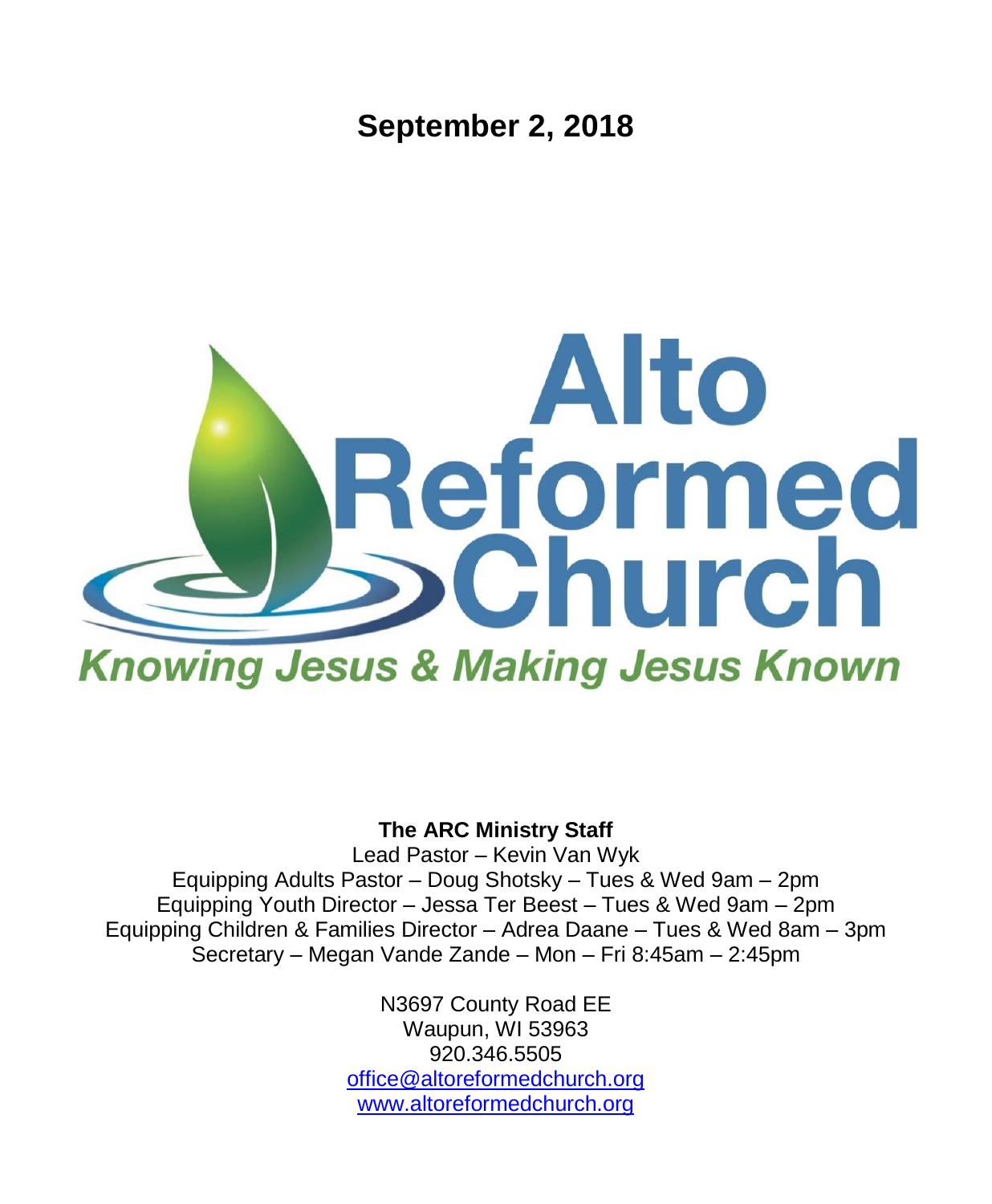We have come here today to magnify and worship our wonderful Lord. We are so happy that you have joined us, and we want to welcome you. We hope you will be blessed through God's Word and feel His presence here. If you are a visitor, please take a moment to fill out a Connection Card (found in your pew) and place it in the offering plate. Join us for coffee, juice, and snacks in the lobby after the service.

Preparation: You are encouraged to pray silently asking God to soften your heart to hear His voice.

### **We Approach God**

Welcome & Announcements

Baptism – Kylah Renee, daughter of Jason & Linda Mulder \*Greet one another

\*Praise Singing

"What a Friend We Have in Jesus" Hymn #197 "Standing on the Promises" Hymn #601 vs. 1 & 4 "Thank You, Lord" Hymn #466

Congregational Prayer

### **We Hear God's Word**

Children's Message – Marla De Jager

Message – Learning to Dance: Real Friends Bible Passage – Job 2: 11-13

### **We Respond to God**

Prayer Offering – Kelly "Amazing Grace (My Chains Are Gone)"

\*Benediction \*Closing Song – "Through It All" Hymn #365 vs. 1 & 3

We would love to pray with you! If you would like prayer, please join our prayer leaders at the front of the sanctuary following the service.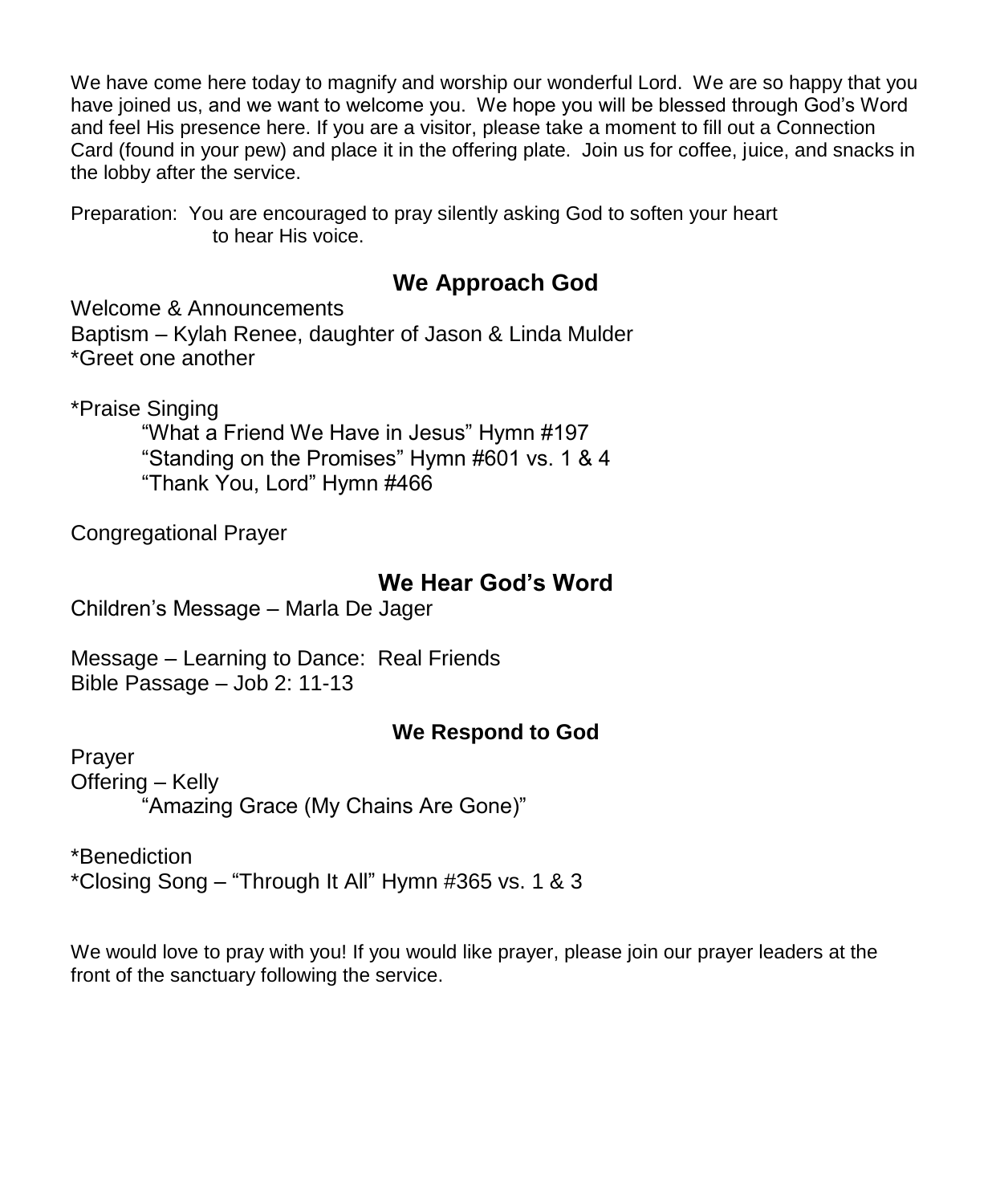## *Today at the ARC*

**Ushers:** Larry Daane, Matt McDowell, Taylor Stanton, Andy Derksen, Corey Flier **Nursery:** Sarah Zeatlow, Amber Vande Berg, Brayden Kok, Ashlan Bruins **Greeters:** (M) Annice Hopp & Joyce Van Buren (N) Ted & Julie Medema **Benevolent offering** is for Missionary Salary **Parking Assistance:** Larry & Gloria Mulder and Brad Flier **Sound Tech:** Jason Mulder **Video Tech:** Marla De Jager & Ruthie Brewer **11:00am – Discovering Membership**

## *This Week at the ARC: September 2<sup>nd</sup> – 8<sup>th</sup>*

**Tape Ministry:** Phil Loomans & Bob Pluim

#### **Tuesday, September 4th**

7:30am – Prayer Meeting for our schools

8:00am – Prayer Meeting

1:30pm – Women's Missionary Circle – Bible Study #2

7:00pm – Elders' Meeting – *If you would like to meet with the Elders to discuss baptism, please contact Pastor Kevin.*

#### **Wednesday, September 5th**

5:30pm – Youth Praise 2 5:45pm – Prayer Meeting 6:30pm – Bible Class, Mixed Choir 7:30pm – Sonshine Singers, Men's Chorus, High School Youth Group

#### **Thursday, September 6th**

6:00pm – Gospel Alliance Regional Meeting

# *Next Sunday at the ARC*

**8:30am – Prayer Meeting**

#### **9:30am – Pastor Kevin, Men's Chorus, Baptism**

**Ushers:** Brett Loomans, Kirk Van Buren, Rich Kamphuis, Tyler Loomans, Paul Bruins **Nursery:** Tiffany Arndt, Sarah Zeatlow, Easton Hull, Evan Sauer **Greeters:** (M) Vern & Roxy Schouten (N) Duane & Colleen Bille

(N. Ext.) Rick & Jean Stelsel

**Benevolent offering** is for the Christian Home **Video Tech:** Liam Glewen & Clayton Parker **Parking Assistance:** Bob Pluim & Reuben Hopp **Sound Tech:** Ken Daun

**Tape Ministry:** Vern Schouten & Ardyce Tenpas

**10:45am – Sunday School, Gods at War Groups**

**6pm – Jr. Choir 6:45pm – Middle School Youth Group**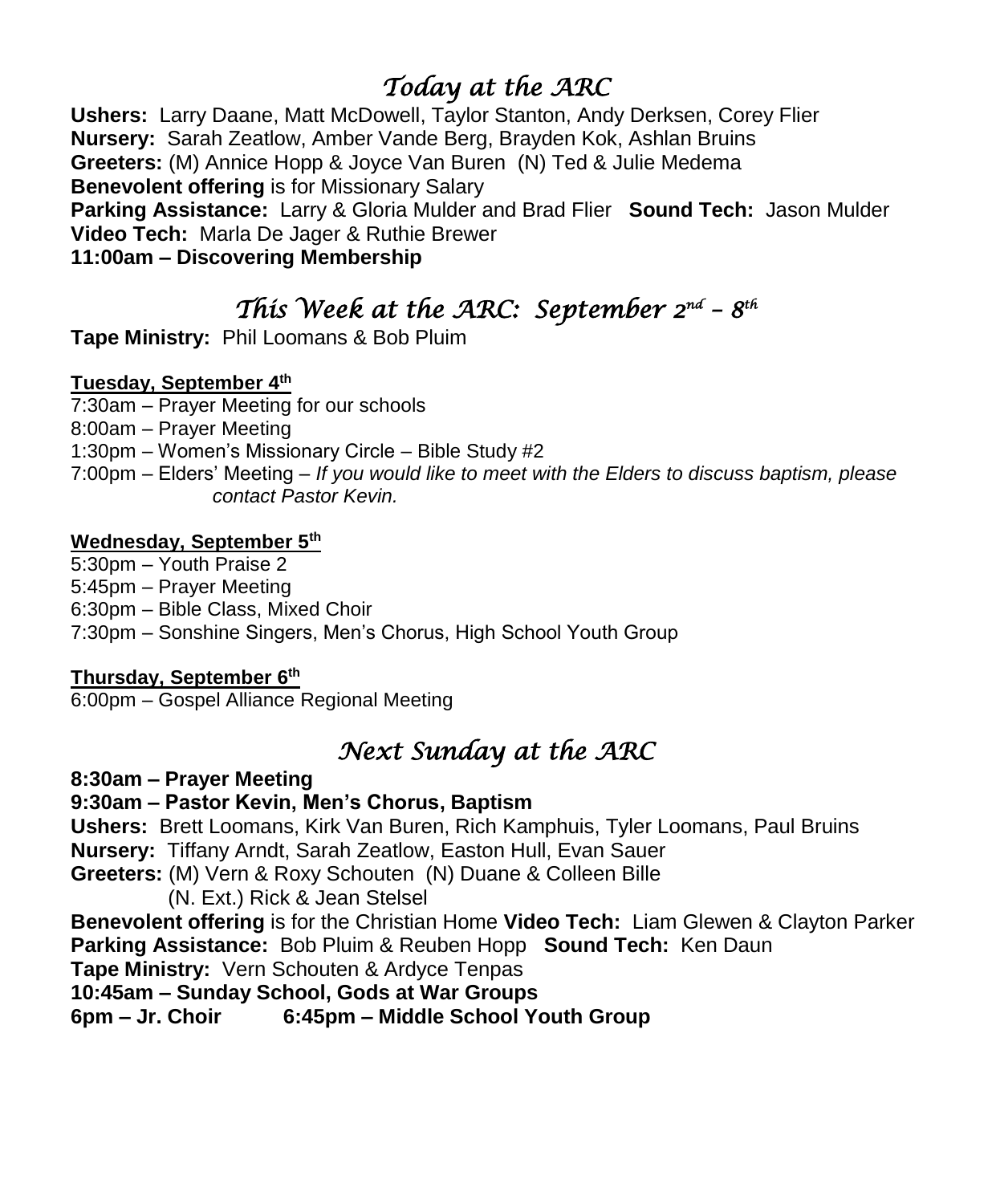### *Upcoming Events*

| Sept 10 | 9:00am - Gods at War Group                                       |
|---------|------------------------------------------------------------------|
|         | 7:00pm – Deacons Meeting                                         |
| Sept 11 | 7:30am - Prayer Meeting for our schools                          |
|         | 8:00am - Prayer Meeting                                          |
|         | 7:00pm - Consistory Meeting                                      |
| Sept 12 | 5:30pm - Youth Praise 2                                          |
|         | 5:45pm - Prayer Meeting                                          |
|         | 6:30pm - Bible Class, Mixed Choir, Gods at War Group             |
|         | 7:30pm - Sonshine Singers, Men's Chorus, High School Youth Group |
| Sept 16 | 8:30am - Prayer Meeting                                          |
|         | 9:30am - Pastor Kevin, Mixed Choir, WOW                          |
|         |                                                                  |

### *Youth News*

**Eaton's Pizza Fundraiser** – Middle school youth kids will be starting their Eaton's pizza coupon fundraiser next week Sunday and will be selling through September  $9<sup>th</sup>$ . Coupons are \$7.60 each or 2 for \$15. These coupons can be used at either Fond du Lac location for any 1 topping medium pizza and come with an additional coupon for \$1 off any large pizza. Talk to any middle schooler or sign up on the information desk if you'd like to purchase some coupons. \$3 from each pizza sold goes right to the youth group to help cover the cost of Fall and Spring retreats.

**Soda Sign-up –** If you'd like to donate soda for the high school or middle school youth groups, please sign-up at the information desk. Thank you!

# *Opportunities to Get Involved*

**Teachers Needed –** We're in need of a 1<sup>st</sup> grade Bible class teacher and a 5<sup>th</sup> grade Sunday School teacher for this year as well as subs for Sunday School and Bible Class. If you're interested in any of these positions, please contact Adrea.

**Gods at War –** Looking for a way to connect with others and grow deeper in your faith? Consider signing up for a small group starting September 9<sup>th</sup>. These groups will meet for 6 weeks using materials that follow Pastor Kevin's 6-week sermon series on "Gods at War". Signs ups can be found in the fellowship area. Any questions? Contact Adrea!!

**Mixed Choir –** Do you have a song in your heart? Please consider worshipping with the Mixed Choir. It is just 1 hour per week and 1 time per month on 1 Sunday. Join in on Wednesday, September  $5<sup>th</sup>$  at 6:30pm. That's right, during Bible Class time. We meet in the sanctuary. Let your voice be heard in worship.

**Table of Friends –** Ladies! The Table of 8 is now the Table of Friends! This is coming up on September 18<sup>th</sup> at 6pm. This year, you'll be able to create your own table, so grab your friends and sign up together! As a team, you'll be able to pick out your own theme to coordinate outfits and food. In the past, tables have used themes such as slumber party, farm, fall, wedding, etc. This is always a fun night with lots of laughing, so we'd love for you to join us!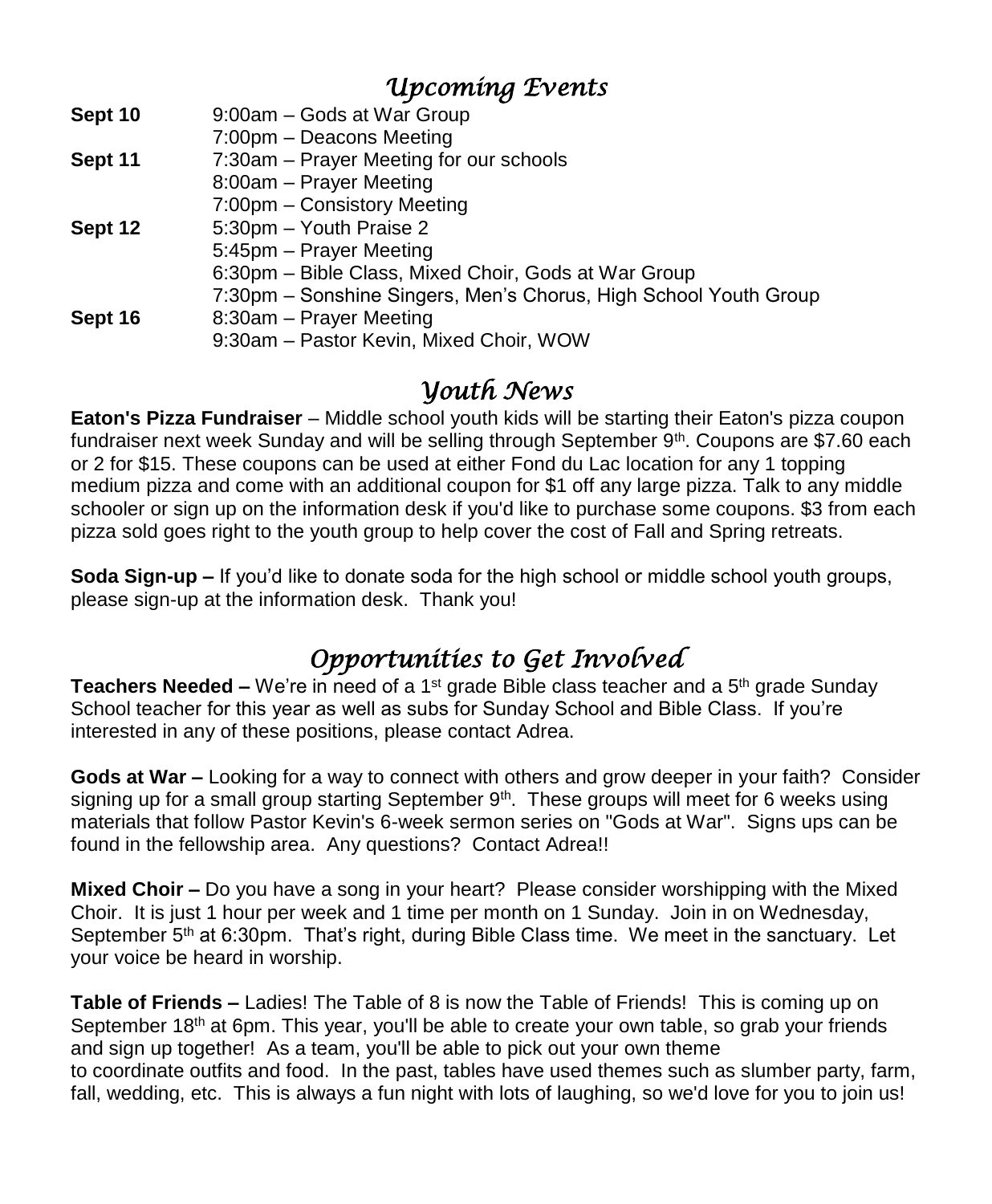**Women's Bible Study –** As we head back into fall and shorter days, we could all use a little more joy, right? I have just the place for you to be! Please join the women's bible study as we dig into Philippians! We'll be finishing what we started in the spring. Couldn't make it in the spring? Don't let that stop you! You won't have any problem starting week 6 with us. The study will begin on October  $2<sup>nd</sup>$  at 6:30pm and run for 5 weeks on Tuesday nights. Please sign up at the info desk so we can order you a book if you don't have one already (cost is \$5). If you have any questions, please talk to Linda Mulder.

**Usher** – We are looking for someone to take the role of head usher. If you are interested, please contact Bob Kloosterboer.

## *Bulletin Board News*

**Thinking about joining church?** – Read over the Discovering Membership packet (found at the information desk or on our website) then join Pastor Kevin & Stephanie at their home for brunch on Sunday, **September 2<sup>nd</sup>** at 11am following the worship service. RSVP to Pastor Kevin or Megan.

**Congrats** to Burt & Connie Wiersema as they celebrate their 55<sup>th</sup> wedding anniversary on September 7<sup>th</sup>.

**Sample Nomination Ballots** for Elder and Deacon are in your mailbox this morning. Prayerfully consider who you will nominate. We will be voting in church on Sunday, September 9th. You can bring any absentee ballots to the church office before then, in an envelope with your name on it. If you've misplaced yours, there are copies on the information desk.

**URGENT NEED for 4K Aide Position** – Thank you to those that have responded. We would still love a couple more volunteers willing to be in our rotation either a day a week or a day every other week. We are looking for aides for the upcoming school year for our 4K class. The hours are Monday – Thursday 8:15am-12:15pm. This position can be split between a couple people. If you are interested in this position, please contract Adrea.

**Gospel Alliance Regional Meeting –** Thursday, September 6<sup>th</sup> at 6-8pm at ARC. We found the Gospel Alliance Regional Gathering so helpful that we asked them to come to Wisconsin to share with you. You will hear from Rev. Bob Bouwer (The Gospel Alliance Leadership Team), Rev. Charlie Contreras (the RCA's 2020 Vision Team), and others. This is a classis wide meeting, so all members are welcome to attend.

GriefShare – A "GriefShare" group will begin on Sept. 10<sup>th</sup> at Pella Lutheran Church, 315 S. Madison St., Waupun. Classes will be held on Mondays from 6:00–8:00 pm for 12 weeks. GriefShare® features biblical, Christ-centered teaching that focuses on grief topics associated with the death of a loved one. The 12-week DVD seminar features nationally respected grief experts and real-life stories of people, followed by a small group discussion about what was viewed. GriefShare® is sponsored by Pella Lutheran Church and there is no cost to the participants. Questions? Contact Lora Huizenga @ (920) 324-3321 ext.10 or [seclora@pellalutheran.org](mailto:seclora@pellalutheran.org)